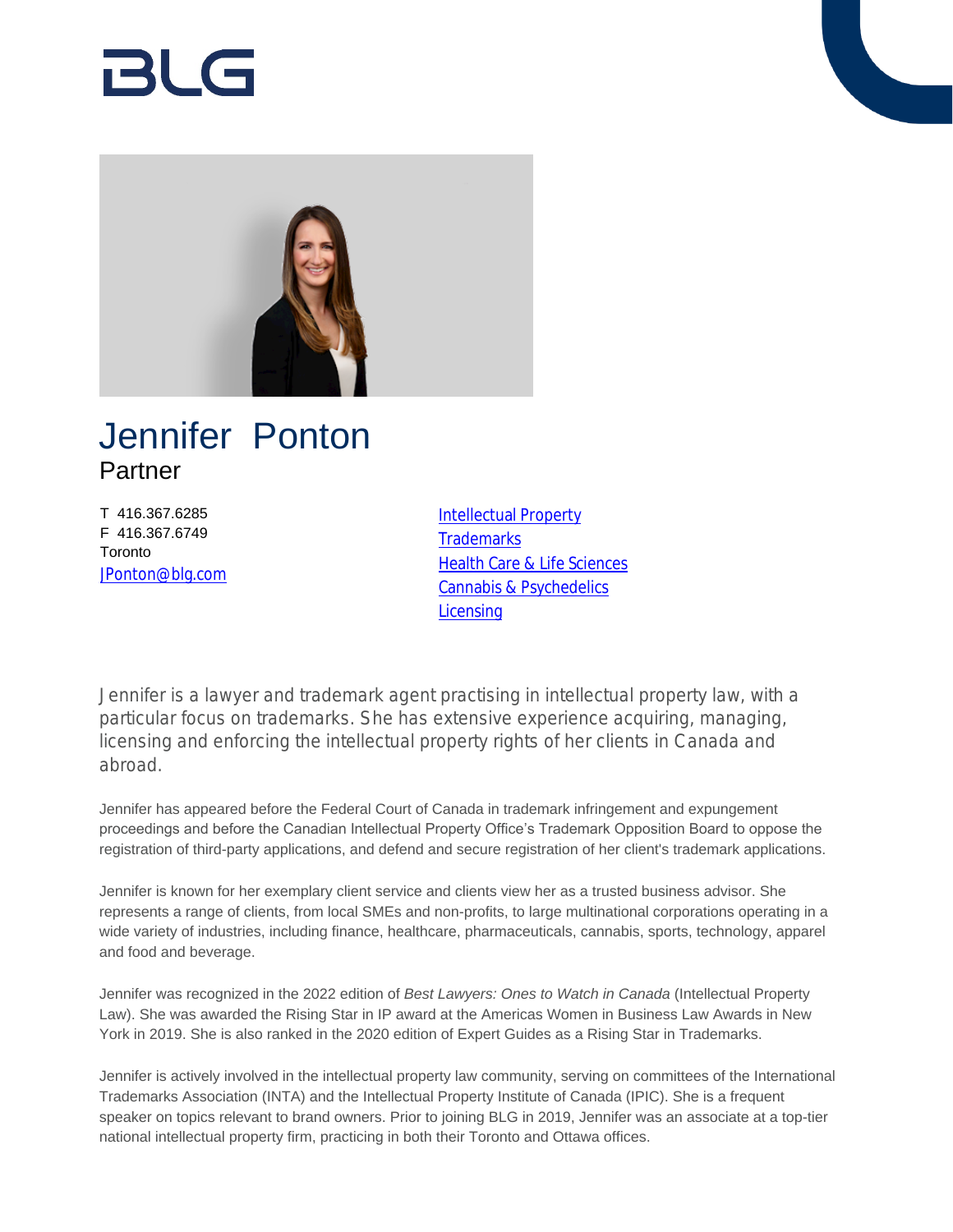## **Experience**

- Successfully defended client's use of "Locust Lane" name in Federal Court proceeding alleging passing off: *Hidden Bench Vineyards & Winery Inc. v. Locust Lane Estate Winery Corp*., [2021 FC 156](https://decisions.fct-cf.gc.ca/fc-cf/decisions/en/493062/1/document.do)
- Successfully represented client in Federal Court appeal of two Trademark Opposition Board decisions: *Beverly Hills Jewellers MFG Ltd. v. Corona Jewellery Company Ltd.*, [2021 FC 673](https://decisions.fct-cf.gc.ca/fc-cf/decisions/en/499538/1/document.do)
- Successfully represented client in opposition proceedings before the Trademark Opposition Board: *AutoCanada Holdings Inc. v Autocapital Canada Inc.*, [2019 TMOB 142](https://www.canlii.org/en/ca/tmob/doc/2019/2019tmob142/2019tmob142.html?searchUrlHash=AAAAAQARIkplbm5pZmVyIFBvbnRvbiIAAAAAAQ&resultIndex=2)
- Manage global trademarks portfolio (25+ countries) for a global cosmetics company, including clearance, global filing strategies and enforcement of trademarks and copyrights
- Negotiated resolution of trademark dispute between cannabis companies

## Insights & Events

- Host and Speaker, "Practical Advice for Navigating the New and Not Inherently Distinctive Hurdle During Examination of Trademarks In Canada", INTA Annual (Virtual) Meeting , November 18, 2021.
- Your brand is your identity: Selecting a strong mark
- Presenter, "Digital Assets and Intellectual Property", Trade's Recovery Activation Program, Fall 2020- Spring 2021
- Speaker, "A Strong Branding Strategy: Top 5 Factors to Consider from a Trademark Law Perspective", Canadian Institute's 26th Annual Advertising and Marketing Law Conference, January 2020
- Author, "[ACT NOW: Follow this 'TO DO' list to save money on Canadian trademarks before June 17th](https://www.jdsupra.com/legalnews/act-now-follow-this-to-do-list-to-save-77127/)", JD Supra, April 2019
- Speaker, "Legal Topics in Advertising", AdStandards Canada, April 2019
- Co-Author, "[Trademarks in Canada: A year of change and global harmony"](https://www.jdsupra.com/legalnews/trademarks-in-canada-a-year-of-change-79096/), JD Supra, February 2019
- Co-Author, "[Year-end Round-up: Notable Trademark Case Law From 2018](https://www.jdsupra.com/legalnews/year-end-round-up-notable-trademark-62203/)", JD Supra, February 2019
- Author, "What's in a name? Canada may have just made it more difficult to register name and surname [marks"](https://www.jdsupra.com/legalnews/what-s-in-a-name-canada-may-have-just-16848/), JD Supra, January 2019
- Co-Author, "Anti-Dilution Remedy is Not Limited to Registered Trademarks: The bunny keeps going... and going... and going", World Trademark Review, November 2018
- Author, "Anti-Spam Legislation's Private Right of Action Suspended", JD Supra, June 2017
- Author, ["Bill S-5: Canada Prepares to Introduce Plain and Standardized Packaging for Tobacco](https://www.worldtrademarkreview.com/governmentpolicy/bill-s-5-canada-prepares-introduce-plain-and-standardised-packaging-tobacco-products)  [Products",](https://www.worldtrademarkreview.com/governmentpolicy/bill-s-5-canada-prepares-introduce-plain-and-standardised-packaging-tobacco-products) World Trademark Review, February 7, 2017.
- Co-Author, "Intellectual Property Law & Technology, Trademark Law and Regulation", Lexis Practice Advisor Canada, September 2016.
- Co-Author, "Intellectual Property Litigation: Forms and Precedents, Chapter 19: Security for Costs", LexisNexis, April 19, 2016.
- Contributing Author, "Trademark Law and Regulation", (chapter on trademark distinctiveness), Lexis Practice Advisor Canada, 2016.

## Beyond Our Walls

### **Professional Involvement**

- International Trademark Association (INTA) Publications Committee, 2020-Present
- Intellectual Property Institute of Canada (IPIC), Trademark Agent Training Committee (2019-Present), Instructor of Trademark Agent Exam Prep Course (2019-2021)